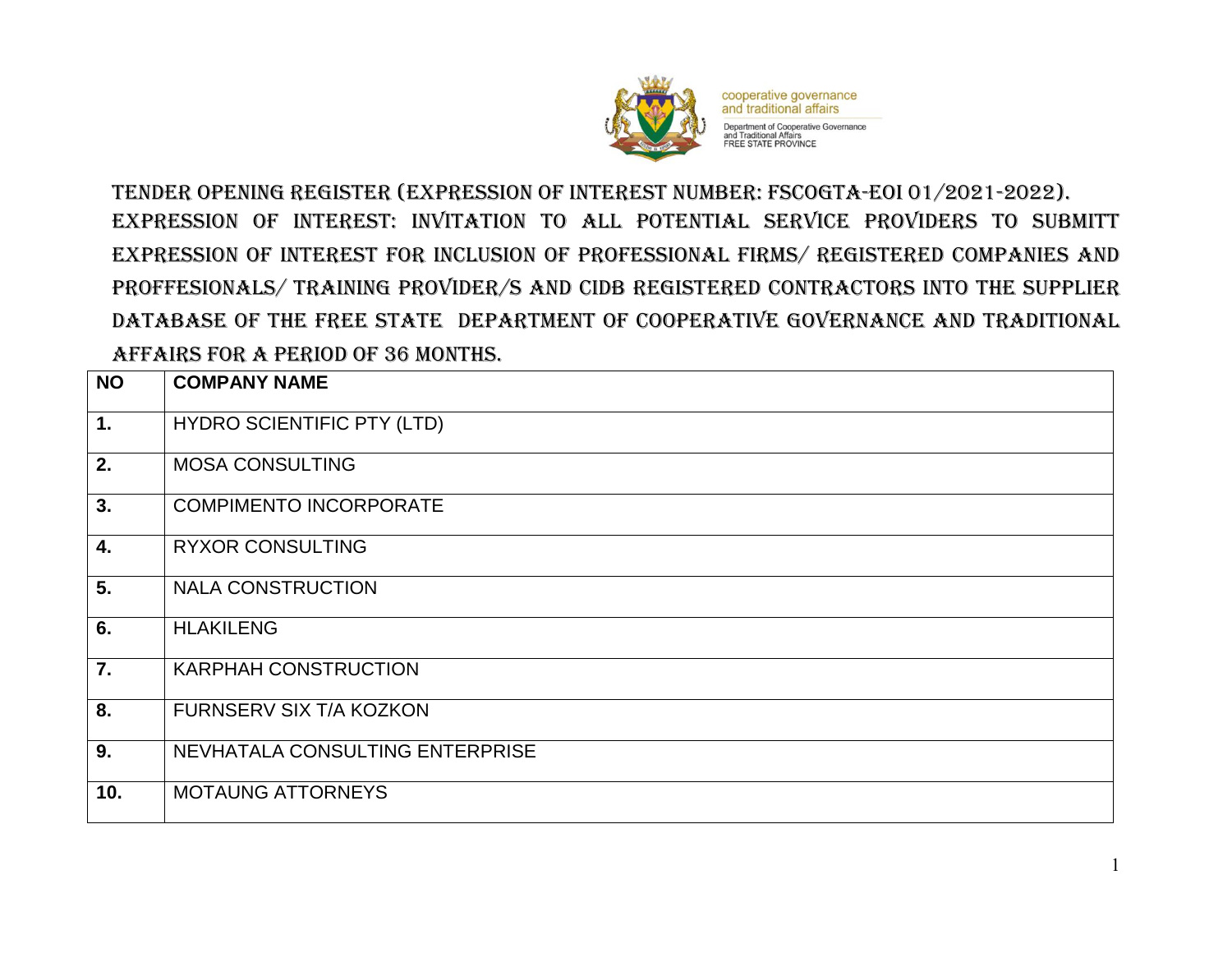|     | cooperative governance<br>and traditional affairs                                                                          |
|-----|----------------------------------------------------------------------------------------------------------------------------|
|     | <b>MORAR INCORPORATED</b><br>Department of Cooperative Governance<br>and Traditional Affairs<br><b>FREE STATE PROVINCE</b> |
| 11. | DYNAMIC ROUTE ENTERPRISE                                                                                                   |
| 12. | <b>ICEBIND PTY (LTD)</b>                                                                                                   |
| 13. | THEMOXA PTY (LTD)                                                                                                          |
| 14. | THALESA GENERAL CONSTRUCTION TRADING                                                                                       |
| 15. | BLARE MOUNTAIN FARMERS PTY (LTD)                                                                                           |
| 16. | <b>TWOGO GENERAL TRADING</b>                                                                                               |
| 17. | MENTSOKOANE GENERAL TRADING                                                                                                |
| 18. | RAMOMOEDI GENERAL TRADING                                                                                                  |
| 19. | <b>RAD CONSTRUCTION</b>                                                                                                    |
| 20. | <b>ESTACOL PTY (LTD</b>                                                                                                    |
| 21. | SVP QUANTITY SURVEYERS AND PROJECT MANAGEMENT                                                                              |
| 22. | <b>KMX CONSTRUCTION &amp; PROJECTS</b>                                                                                     |
| 23. | <b>MM ROBUST MANAGEMENT</b>                                                                                                |
| 24. | <b>JAMAZI PROJECTS</b>                                                                                                     |
| 25. | <b>MAKAHAYAMAHLE BUILDERS</b>                                                                                              |
| 26. | <b>QUANTUM BUILT &amp; ENT</b>                                                                                             |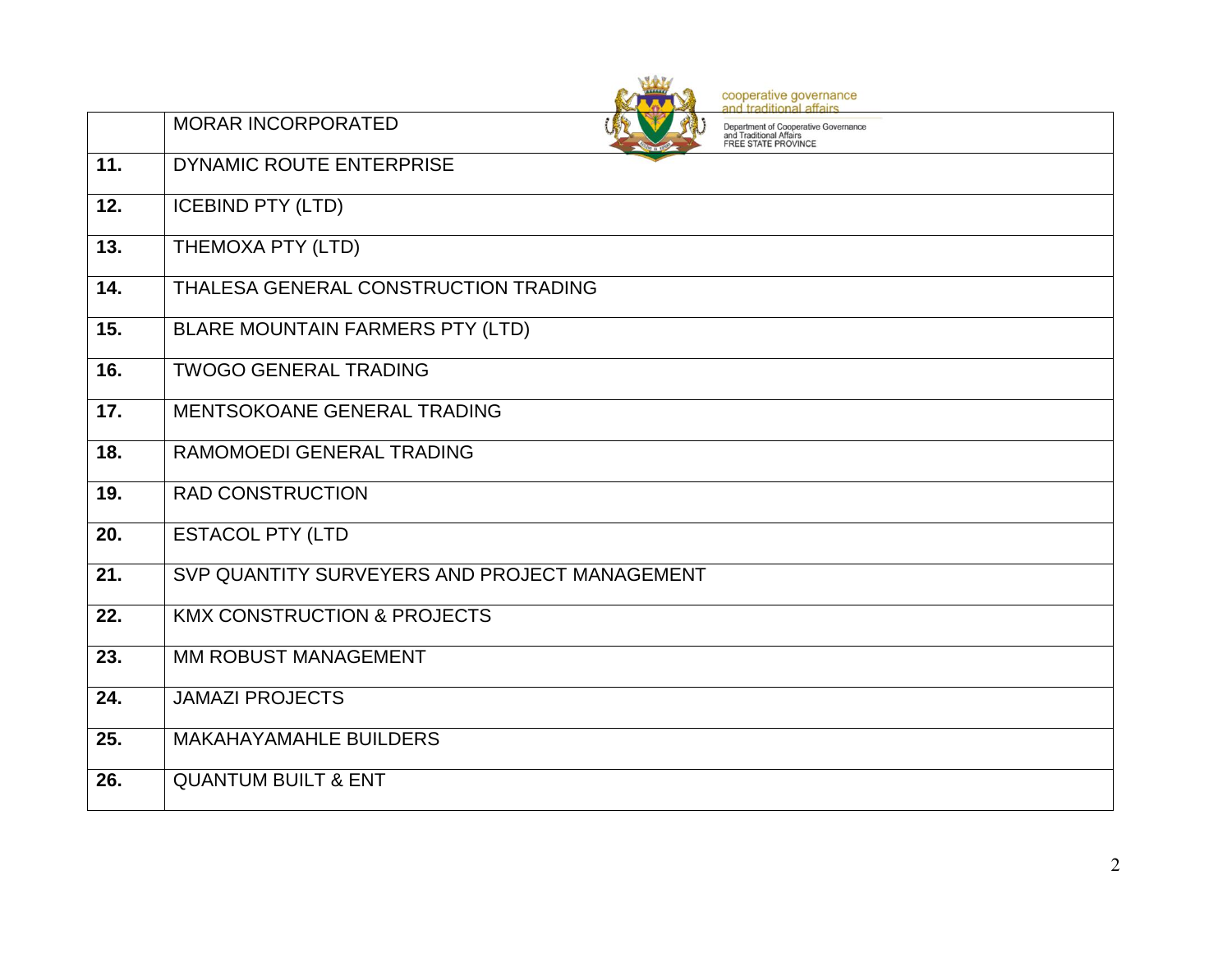

cooperative governance<br>and traditional affairs

| 27. | <b>NEW DIMENSION CORPORATION</b>         | Department of Cooperative Governance<br>and Traditional Affairs<br><b>FREE STATE PROVINCE</b> |
|-----|------------------------------------------|-----------------------------------------------------------------------------------------------|
| 28. | KENTHA CONSTRUCTION (PTY)LTD             |                                                                                               |
| 29. | BARZANI DEVELOPMENT (PTY) LTD            |                                                                                               |
| 30. | <b>DELTA BULT ENVIROMENT CONSULTANTS</b> |                                                                                               |
| 31. | PRIDOP JV BUVHEZI TRADING 1088           |                                                                                               |
| 32. | SEATILE MOLOI CONSULTING JV THABURE      |                                                                                               |
| 33. | <b>AGROCOHNEC (PTY)LTD</b>               |                                                                                               |
| 34. | PROMISED ROSES (PTY)LTD                  |                                                                                               |
| 35. | <b>WEIRED INDUSTRIES</b>                 |                                                                                               |
| 36. | <b>MORAR INDUSTRIES CC</b>               |                                                                                               |
| 37. | <b>LEANO COSTRUCTION SOLUTION</b>        |                                                                                               |
| 38. | LEMATSHE DISTRIBUTION SERVICES           |                                                                                               |
| 39. | <b>ISINTU PROJECTS</b>                   |                                                                                               |
| 40. | <b>RATIDZO TRADING SOLUTIONS</b>         |                                                                                               |
| 41. | <b>MUDZUSI MAJIENT ATTONEYS</b>          |                                                                                               |
| 42. | <b>ALPHA CENTUARI</b>                    |                                                                                               |
| 43. | <b>HONEY ATTONEYS</b>                    |                                                                                               |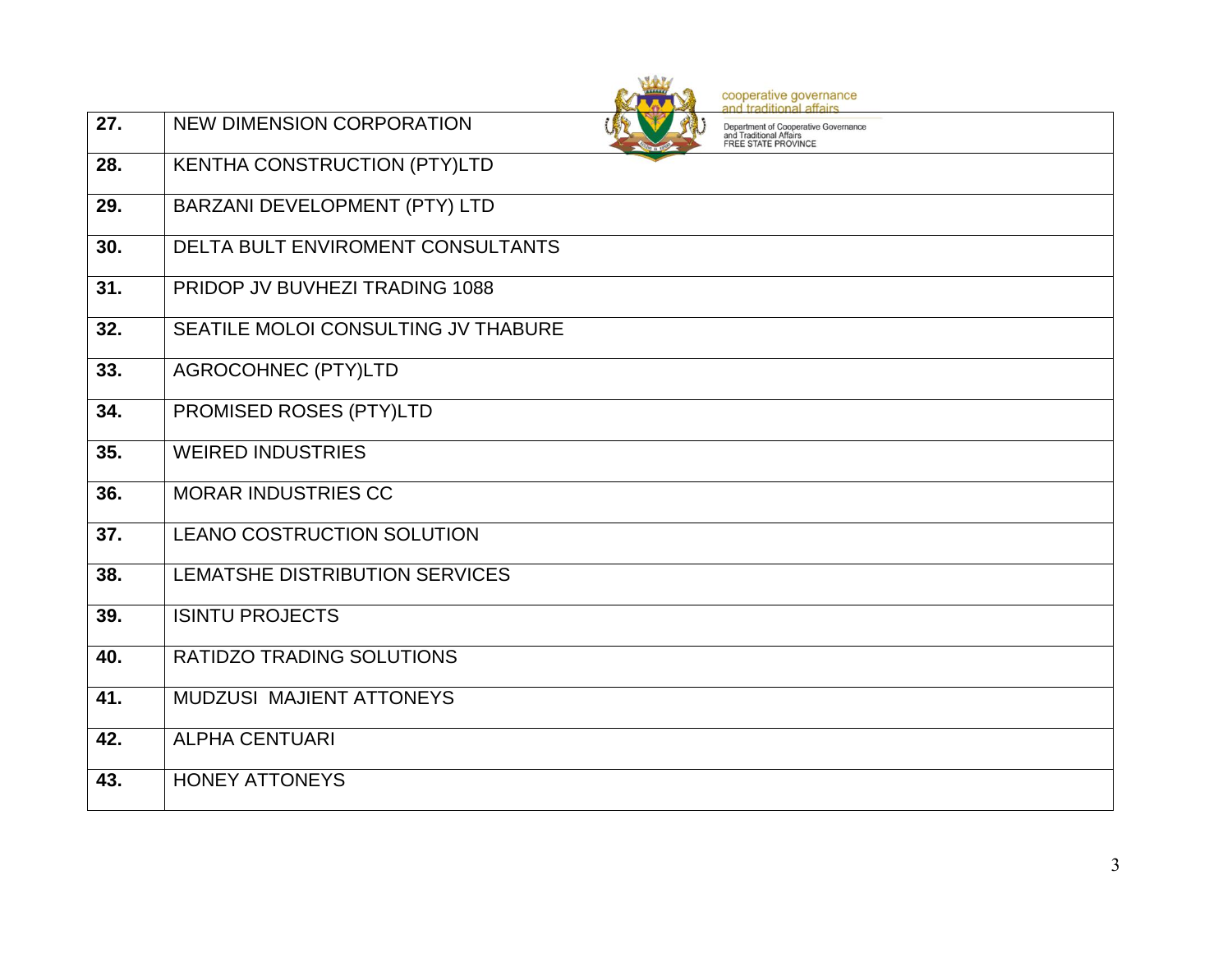|                   | cooperative governance<br>and traditional affairs                                                                        |  |
|-------------------|--------------------------------------------------------------------------------------------------------------------------|--|
| 44.               | <b>GCP CONSTRUCTION</b><br>Department of Cooperative Governance<br>and Traditional Affairs<br><b>FREE STATE PROVINCE</b> |  |
| 45.               | <b>XOLI MABALA HOLDINGS</b>                                                                                              |  |
| 46.               | 271 DEGREES MANAGEMENT                                                                                                   |  |
| 47.               | <b>LILIBARA PROJECTS</b>                                                                                                 |  |
| 48.               | A-M CONSULTING ENGINEERS                                                                                                 |  |
| 49.               | <b>SEDTRADE</b>                                                                                                          |  |
| 50.               | <b>LUHUZU PROJECTS</b>                                                                                                   |  |
| 51.               | <b>MORALIOT (PTY)LTD</b>                                                                                                 |  |
| $\overline{52}$ . | POLOKO TRADING                                                                                                           |  |
| 53.               | TM AFRICA ENGINEERS SERVICES                                                                                             |  |
| 54.               | <b>AM ADVISORY</b>                                                                                                       |  |
| 55.               | <b>BASIC BLUE TRADING 164 CC</b>                                                                                         |  |
| 56.               | <b>RAKA SOLUTIONS</b>                                                                                                    |  |
| 57.               | PEACHES QUALITY CONSULTANTS                                                                                              |  |
| 60.               | <b>PAN-ENG CONSULTING CC</b>                                                                                             |  |
| 61.               | PHETHOGO CONSULTING                                                                                                      |  |
| 62.               | LECHESA MANABA ENGINEERS (PTY) LTD                                                                                       |  |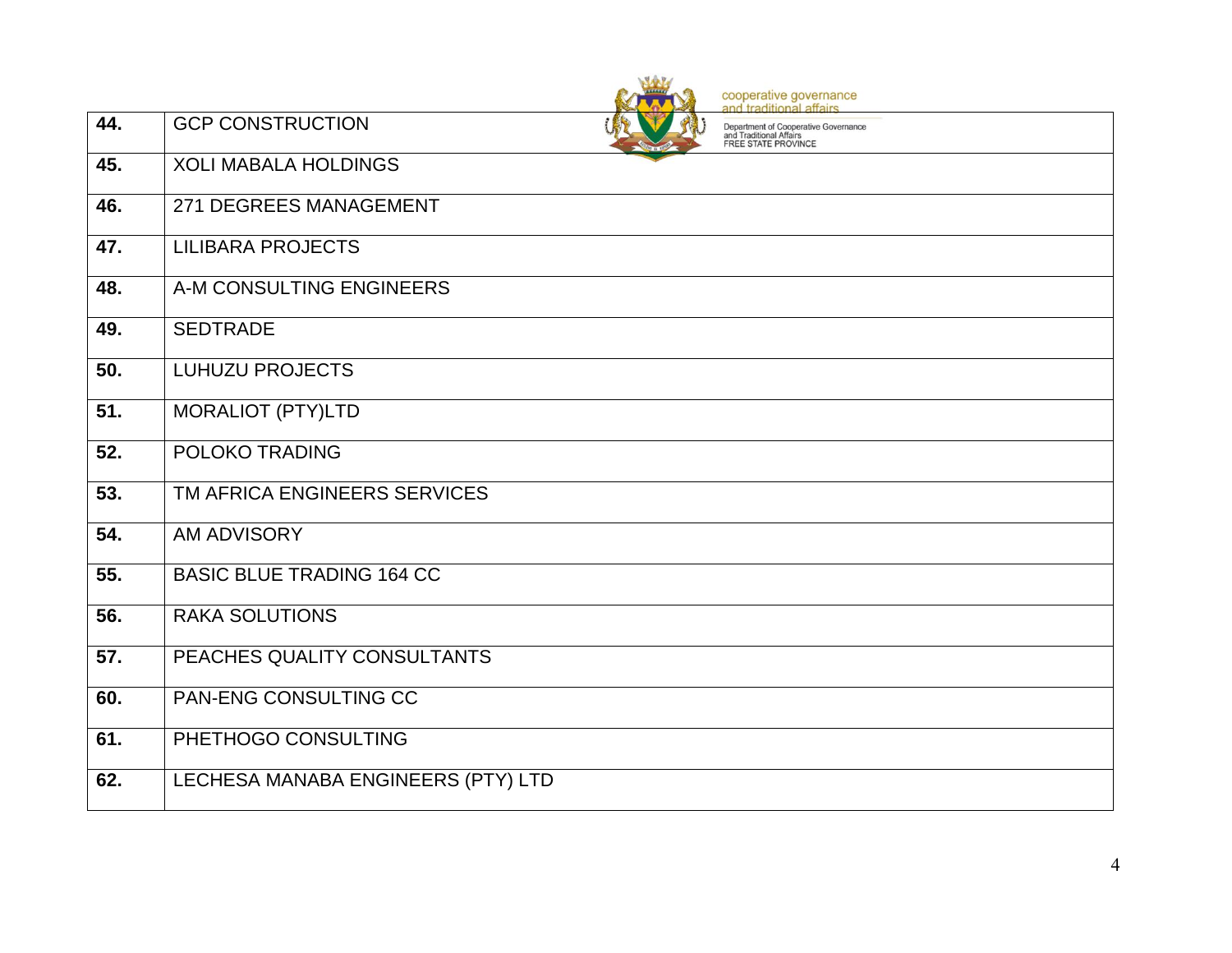|                 | cooperative governance<br>and traditional affairs                                                                 |
|-----------------|-------------------------------------------------------------------------------------------------------------------|
| 63.             | <b>DEBOR CONSULTING</b><br>Department of Cooperative Governance<br>and Traditional Affairs<br>FREE STATE PROVINCE |
| 64.             | KING & ASSOCIATES T/A OLEBENG CONSTRUCTION                                                                        |
| 65.             | PULE RAMASIMONG DEVELOPMENT                                                                                       |
| 66.             | LETEKETA CONSTRUCTION (PTY)LTD                                                                                    |
| 67.             | <b>NSZ ATTONEYS INCORPORATED</b>                                                                                  |
| 68.             | SNOWBALL CONSTRUCTION ROADS                                                                                       |
| 69.             | STP DEVELOPMENT AND PROJECTS                                                                                      |
| 70.             | <b>KBC CONSULTING</b>                                                                                             |
| 71.             | SINDIPHOLA PROJECTS AND CONSTRUCTIONS                                                                             |
| $\overline{72}$ | <b>TSHEPO E MATLA PROJECTS</b>                                                                                    |
| 73.             | <b>EMS SOLUTIONS</b>                                                                                              |
| 74.             | <b>LEANEAR CEVILS</b>                                                                                             |
| 75.             | <b>BFT FINACIAL ADVISORY</b>                                                                                      |
| 76.             | <b>JONNY BRAVO TRADING</b>                                                                                        |
| 77.             | <b>EHM TRADING</b>                                                                                                |
| 78.             | <b>MORULA CONSULTING</b>                                                                                          |
| 79.             | <b>BLACKRABBIT (PTY)LTD</b>                                                                                       |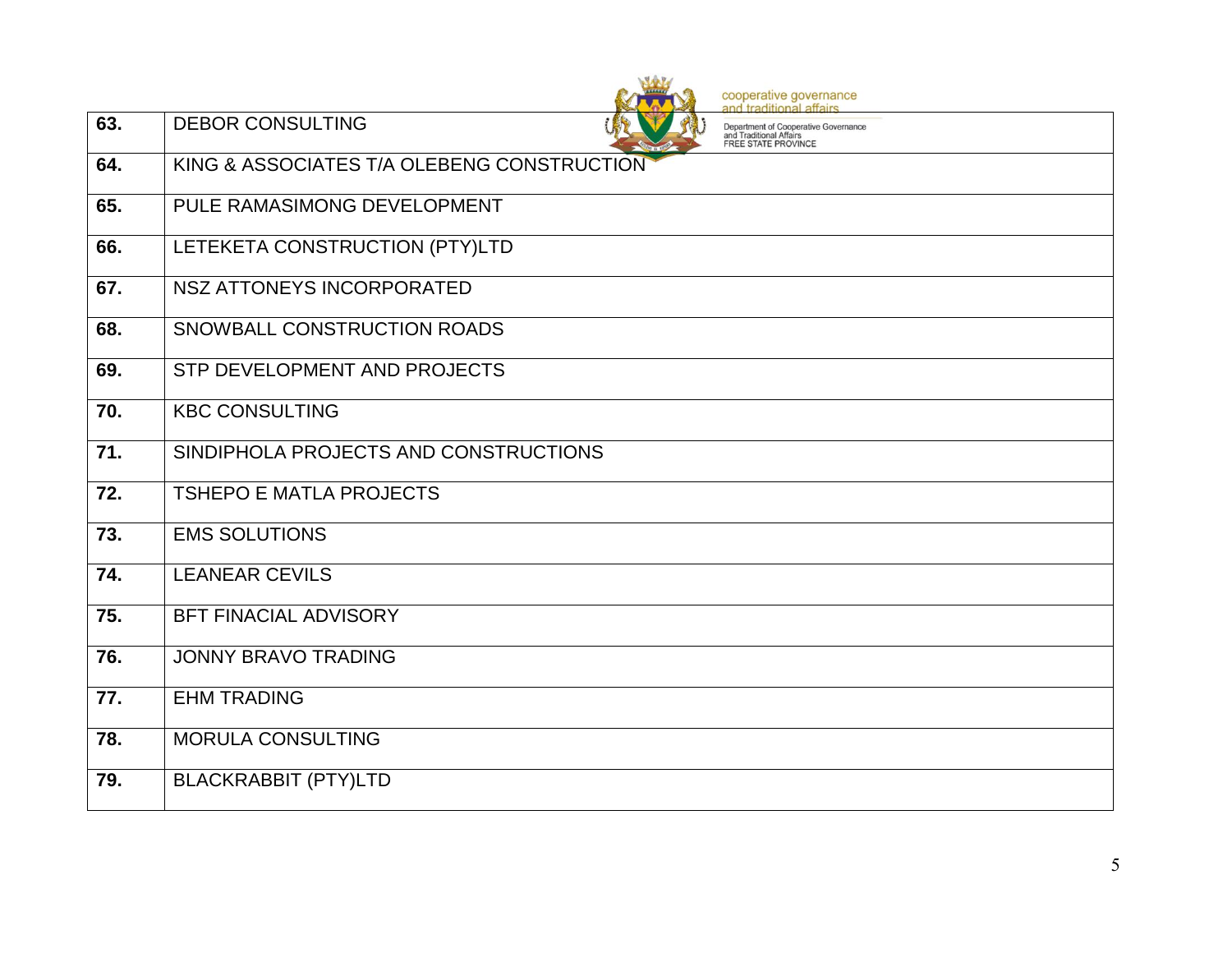|                   | cooperative governance<br>and traditional affairs                                                                   |
|-------------------|---------------------------------------------------------------------------------------------------------------------|
| 80.               | <b>LAZERBRANE TRADING</b><br>Department of Cooperative Governance<br>and Traditional Affairs<br>FREE STATE PROVINCE |
| 81.               | LTM BUILDING SOLUTIONS                                                                                              |
| 82.               | CIVIL AND BUILDING / KABO YARONA TRADING ENTEREPRISE                                                                |
| 83.               | <b>MUNEERS (PTY)LTD</b>                                                                                             |
| 84.               | <b>MBD PROJECTS (PTY)LTD</b>                                                                                        |
| 85.               | <b>ASPIDUS 34CC</b>                                                                                                 |
| 86.               | THAMANE IT PROJECTS                                                                                                 |
| 87.               | <b>VALLOT INDUSTRIES</b>                                                                                            |
| 88.               | LUVUGLO (PTY)LTD                                                                                                    |
| 89.               | TAND R CONSULTANCY AND SERVICES                                                                                     |
| 90.               | MOTSHABI KAN SOLUTIONS                                                                                              |
| 91.               | <b>REAL MOVIES TRAIDING</b>                                                                                         |
| 92.               | <b>KHAKHAU SUPPLIERS</b>                                                                                            |
| 93.               | <b>DMV BAELETSI (PTY)LTD</b>                                                                                        |
| $\overline{94}$ . | <b>MAKHABU TRADING</b>                                                                                              |
| 95.               | TEHVOLUTION CONSTRUCTION ENGINEERING                                                                                |
| 96.               | <b>SUMAMAT TRADING INSTITUTE</b>                                                                                    |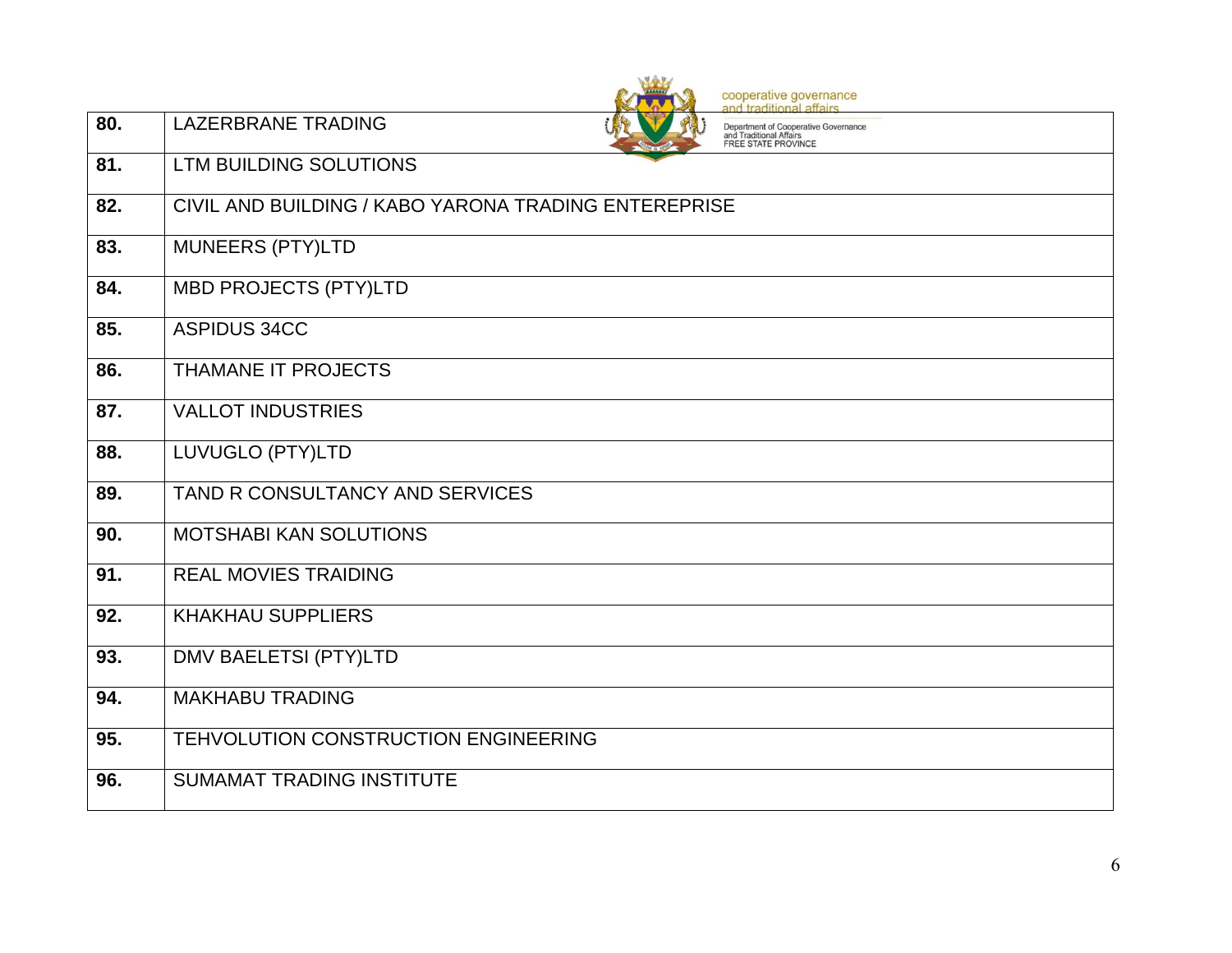|                    | cooperative governance<br>and traditional affairs                                                                            |
|--------------------|------------------------------------------------------------------------------------------------------------------------------|
| 97.                | <b>FEVERTREE CONSULTING</b><br>Department of Cooperative Governance<br>and Traditional Affairs<br><b>FREE STATE PROVINCE</b> |
| 98.                | DOBERTT CONSTRUCTION AND PROJECTS                                                                                            |
| 99.                | OGT OITSEGOARA GENERAL TRADING                                                                                               |
| 100.               | <b>MJR HOLDINGS</b>                                                                                                          |
| 101.               | <b>KAYNKO PROJECTS</b>                                                                                                       |
| 102.               | <b>I CONSULT AND PROJECTS</b>                                                                                                |
| $\overline{1}$ 03. | LETSUNYANE INVESTMENT                                                                                                        |
| 104.               | <b>TRAINING B2B CC</b>                                                                                                       |
| 105.               | <b>ENGINEERING ACES</b>                                                                                                      |
| 106.               | PHECRON ENGINEERING GROUP                                                                                                    |
| 107.               | <b>MVE CONSULTING</b>                                                                                                        |
| 108.               | <b>SEGODI MARAH MARTIN</b>                                                                                                   |
| 109.               | <b>ELINAHSH TRADING</b>                                                                                                      |
| 110.               | <b>V3 CONSULTING ENGINEERING</b>                                                                                             |
| 111.               | <b>MOAGO CONTRACTION</b>                                                                                                     |
| 112.               | M& D HOLDINGS T/A KASIA ENGINEERINGKHONJIWE CONSTRUCTION                                                                     |
| 113.               | <b>MANAPELA HOLDINGS</b>                                                                                                     |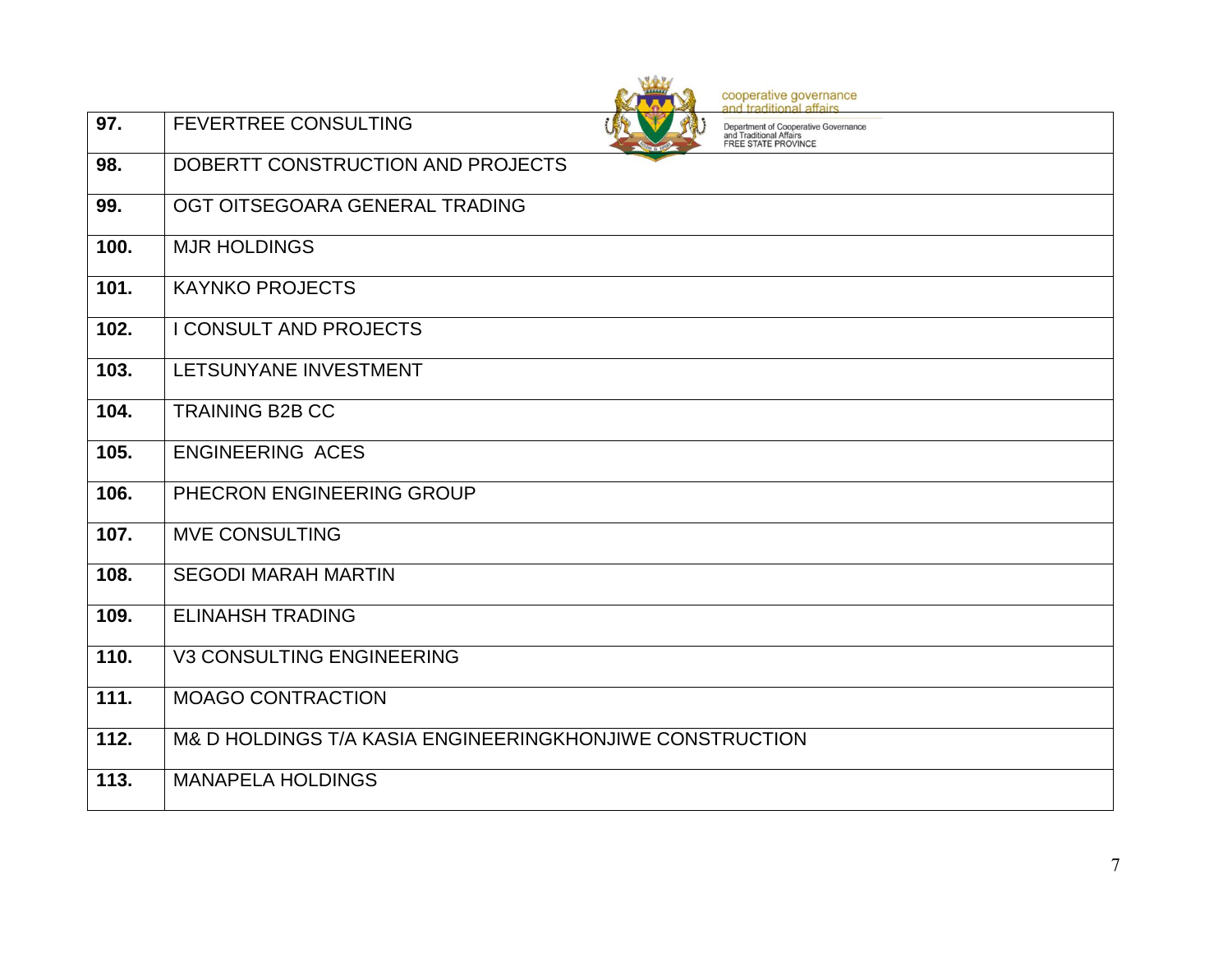|                    | cooperative governance<br>and traditional affairs                                                                  |
|--------------------|--------------------------------------------------------------------------------------------------------------------|
| 114.               | TSITEHO (PTY) LTD<br>Department of Cooperative Governance<br>and Traditional Affairs<br><b>FREE STATE PROVINCE</b> |
| 115.               | NOKUKE EMILY MACKAY                                                                                                |
| 116.               | <b>MULALO CONSULTING</b>                                                                                           |
| $\overline{117}$ . | <b>MAZOWE PROJECTS</b>                                                                                             |
| $\overline{118}$ . | <b>RAMPANA SOLUTIONS</b>                                                                                           |
| 119.               | <b>WESLEY PRETORIUS AND ASSOCIATES</b>                                                                             |
| 120.               | BOITSANAPE QUANTITY SURVEYOURS                                                                                     |
| $\overline{121}$   | PHEZULU GEOTECHNICAL                                                                                               |
| 122.               | <b>LESHOME PROJECTS</b>                                                                                            |
| $\overline{123}$ . | <b>NRC AUCTIONERS</b>                                                                                              |
| 124.               | LETHABO INDUSTRIES                                                                                                 |
| 125.               | SNETHEMBA CONSULTING                                                                                               |
| 126.               | <b>SKILLZ SA</b>                                                                                                   |
| 127.               | <b>ROYALE P HOLDINGS</b>                                                                                           |
| 128.               | <b>OBHEJANE</b>                                                                                                    |
| 129.               | <b>LUKHOZI CONSULTING</b>                                                                                          |
| 130.               | <b>ZUTARI IMPACT</b>                                                                                               |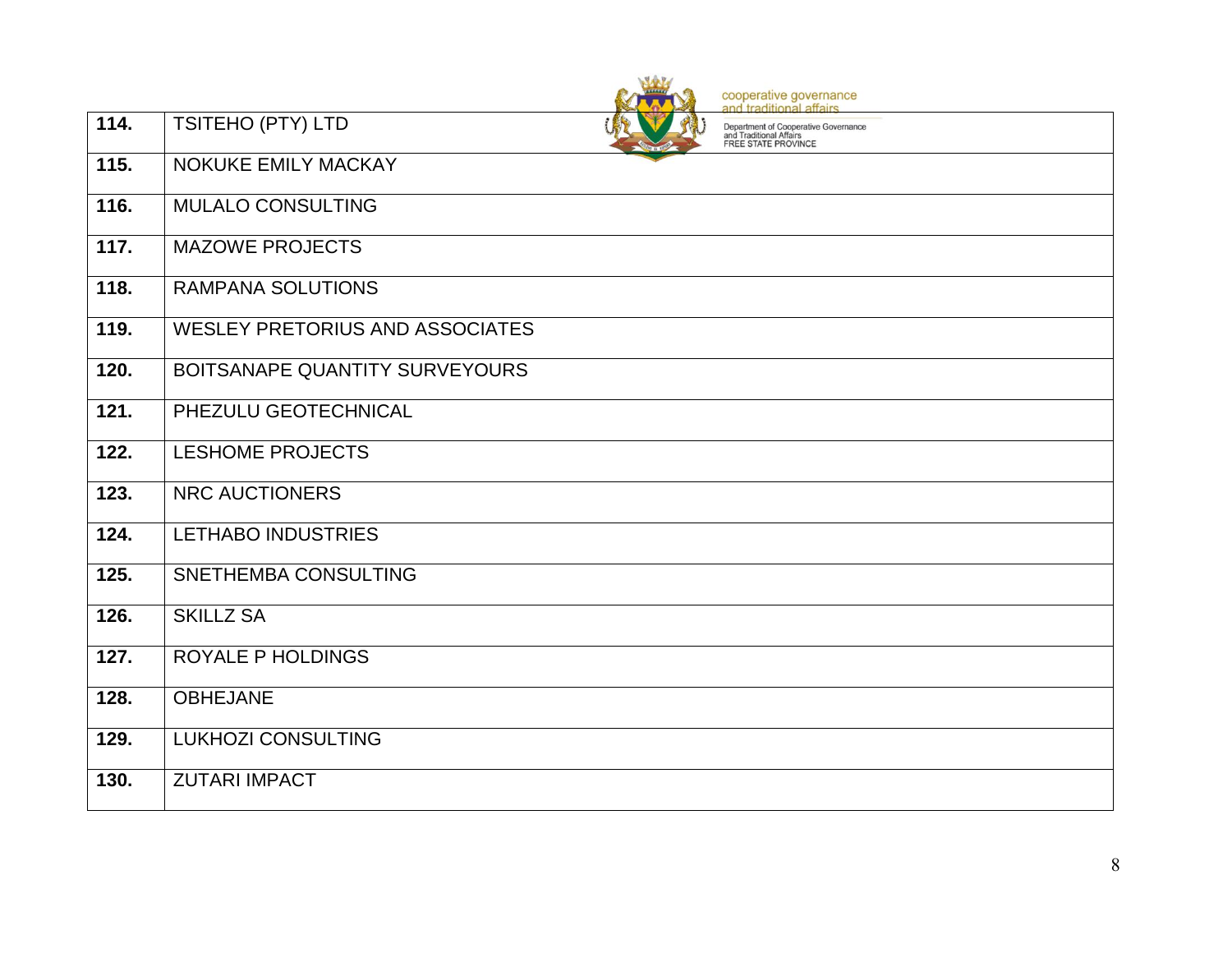|      | cooperative governance<br>and traditional affairs                                                                    |
|------|----------------------------------------------------------------------------------------------------------------------|
| 131. | <b>ROORIV CONSTRUCTION</b><br>Department of Cooperative Governance<br>and Traditional Affairs<br>FREE STATE PROVINCE |
| 132. | <b>TS LAW INCORPORATED</b>                                                                                           |
| 133. | AB PROJECTS PTY LTD                                                                                                  |
| 134  | PRESAVATION TRADING ENTERPRISE                                                                                       |
| 135. | DUCHARME ASSEST MANAGEMENT AND ACCOUNTING                                                                            |
| 136. | <b>SITHA</b>                                                                                                         |
| 137  | SJ KHOSANA CONSULTING ENGINEERING                                                                                    |
| 139. | INTELLIGENT AFRIC MARKETING AND TRAINING                                                                             |
| 140. | <b>EDUCATORY ELECTO SERVICES</b>                                                                                     |
| 141. | <b>RADM CONSTRUCTION</b>                                                                                             |
| 142. | <b>BLUE ELEVATOR</b>                                                                                                 |
| 143. | <b>SIVAGO ARCHICECTS</b>                                                                                             |
| 144. | <b>THABONG MELENG</b>                                                                                                |
| 145. | MAINE MANAGEMENT & CHARTERED ACCOUNTANTS                                                                             |
| 146. | <b>NOKENG ENGINEERING SERVICES</b>                                                                                   |
| 147. | BATHUSE JV KAONE DEVELOPMENTS                                                                                        |
| 148. | <b>KARONE ENGINEERS</b>                                                                                              |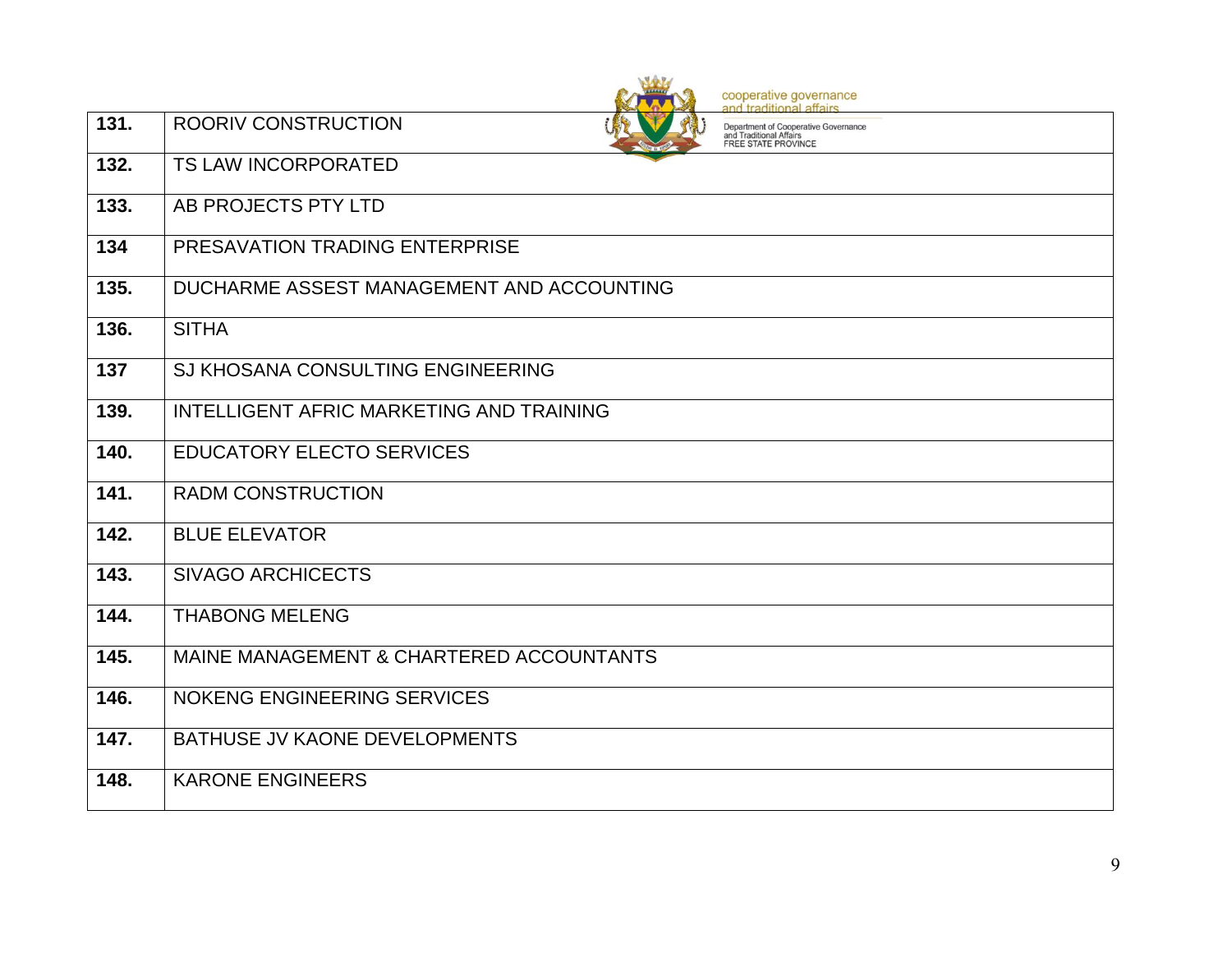|                    | cooperative governance<br>and traditional affairs                                                        |
|--------------------|----------------------------------------------------------------------------------------------------------|
| 149.               | <b>QUANTUM</b><br>Department of Cooperative Governance<br>and Traditional Affairs<br>FREE STATE PROVINCE |
| 150.               | <b>REAL DEAL INVESTORS</b>                                                                               |
| 151.               | <b>QUANTUM LEAP INVESTMENS 656</b>                                                                       |
| $\overline{1}$ 52. | <b>MARVEL DEEDS</b>                                                                                      |
| 153.               | <b>REITETSI PROJECTS</b>                                                                                 |
| 154.               | NEXOR 67                                                                                                 |
| 155.               | <b>EMT DYNAMICS</b>                                                                                      |
| 156.               | <b>RUHANG</b>                                                                                            |
| 157.               | <b>VHMM CONSULTING ENGEREENG</b>                                                                         |
| 158.               | MALK PROJECTS 16 1981                                                                                    |
| 159.               | <b>SHUMBA INC</b>                                                                                        |
| 160.               | LEBO LEBO TRADING AND PROJECTS                                                                           |
| 161.               | <b>NOLWAZI CONSULTING</b>                                                                                |
| 162.               | <b>ALINTA TRADING</b>                                                                                    |
| 163.               | <b>MBUSTEK PTY LTD</b>                                                                                   |
| 164.               | <b>MAMOSAR</b>                                                                                           |
| 165.               | <b>JKR COSTRUCTION</b>                                                                                   |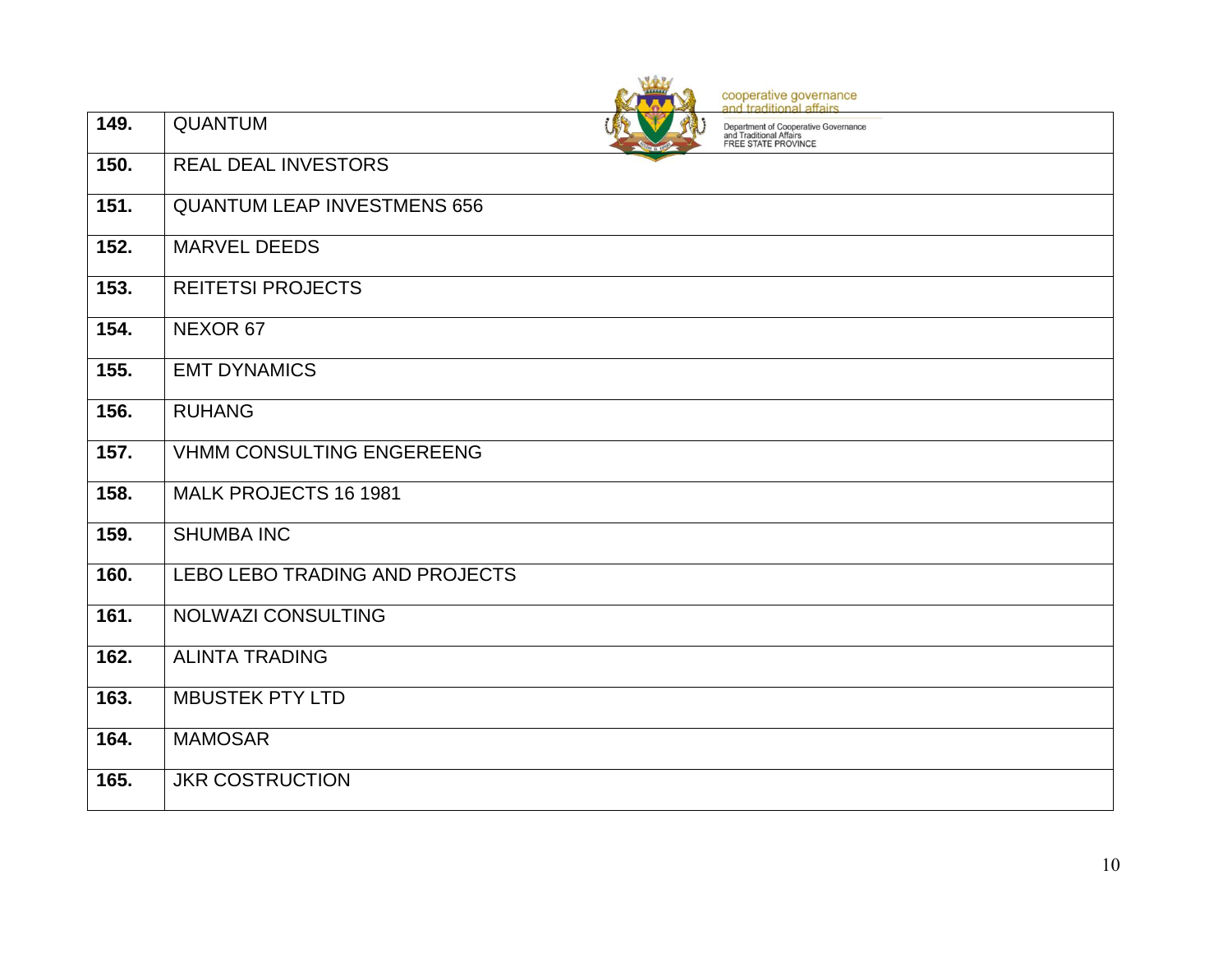|                    | cooperative governance<br>and traditional affairs                                                               |
|--------------------|-----------------------------------------------------------------------------------------------------------------|
| 166.               | <b>LDSW ASSURANCE</b><br>Department of Cooperative Governance<br>and Traditional Affairs<br>FREE STATE PROVINCE |
| 167                | <b>LEDWALA CONSULTING</b>                                                                                       |
| 168.               | <b>BASISE TRADING</b>                                                                                           |
| 169.               | <b>KEILE BUSINESS SOLUTION</b>                                                                                  |
| 170.               | TSHIAMELO FACULTY MANAGEMENT,                                                                                   |
| 171.               | HANES AND PEPPER ATTORNEYS T/A PEYPER ATTONERS                                                                  |
| $\overline{172}$ . | <b>SELLO PEO HOLDINGS</b>                                                                                       |
| 173.               | <b>MTK3 TRADING AND PROJECTS</b>                                                                                |
| 174.               | KHENZANA BUSINESS ENTERPRISE                                                                                    |
| 175.               | <b>THUSI</b>                                                                                                    |
| 176.               | <b>M8 LOGISTICS AND PLANT HIRE</b>                                                                              |
| 177.               | PEYPER FORENSICS                                                                                                |
| 178.               | <b>COSMO BROS</b>                                                                                               |
| 179.               | RE YA IKETSETSA SERVICE TRADING                                                                                 |
| 180.               | <b>AWPC</b>                                                                                                     |
| 181.               | <b>BATLOKWA HOLDINGS</b>                                                                                        |
| 182                | <b>FABIO CONSULTING</b>                                                                                         |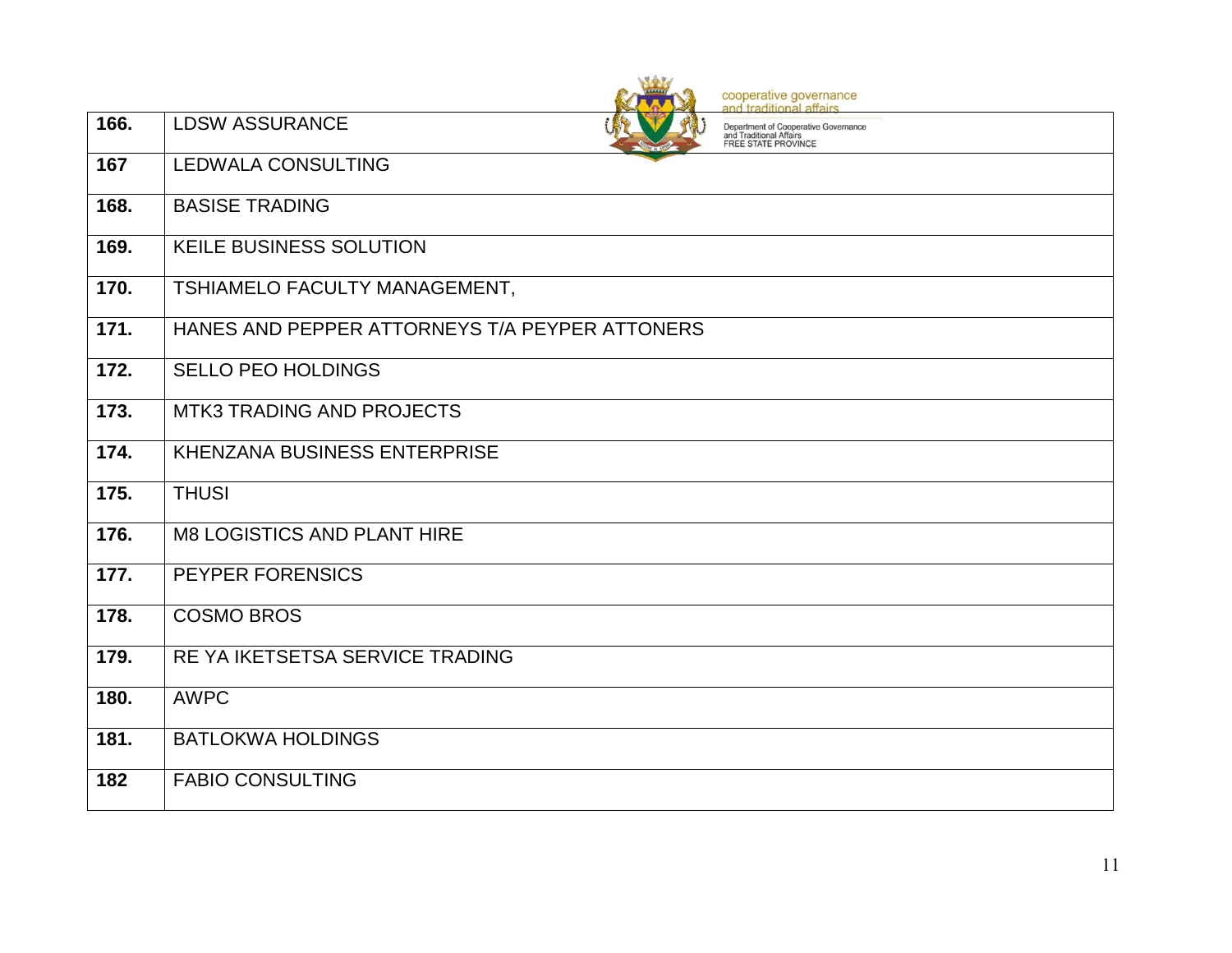|      | cooperative governance<br>and traditional affairs                                                                   |
|------|---------------------------------------------------------------------------------------------------------------------|
| 183. | <b>OWETHU CONSTUCTION</b><br>Department of Cooperative Governance<br>and Traditional Affairs<br>FREE STATE PROVINCE |
| 184. | <b>HLANIKI</b>                                                                                                      |
| 185. | <b>CELESTE HOLDINGS</b>                                                                                             |
| 186. | <b>TSOHA MALEFANE</b>                                                                                               |
| 187. | MOTHAKGE PHADIMA/JV TSHISIMA                                                                                        |
| 188. | <b>IPELE TRADING</b>                                                                                                |
| 189. | SIHKOSANA MORAKE PROJECTS                                                                                           |
| 190. | <b>SKYTEE</b>                                                                                                       |
| 919. | <b>ISA &amp; PARTNERS CONSULTING</b>                                                                                |
| 192  | <b>WRCON CONSULTING</b>                                                                                             |
| 193. | SIDO CONSULTING ENGINEERS                                                                                           |
| 194. | <b>BAITSANAPE CONSULTING</b>                                                                                        |
| 195. | <b>TIAU CIVIL CONSTRUCTION</b>                                                                                      |
| 196. | <b>MSBR CONSULTING</b>                                                                                              |
| 197. | <b>DELACASA TRADING</b>                                                                                             |
| 198. | BONONTHLONTHLO INVESTMENT                                                                                           |
| 199. | <b>DIPABALA SOLUTIONS</b>                                                                                           |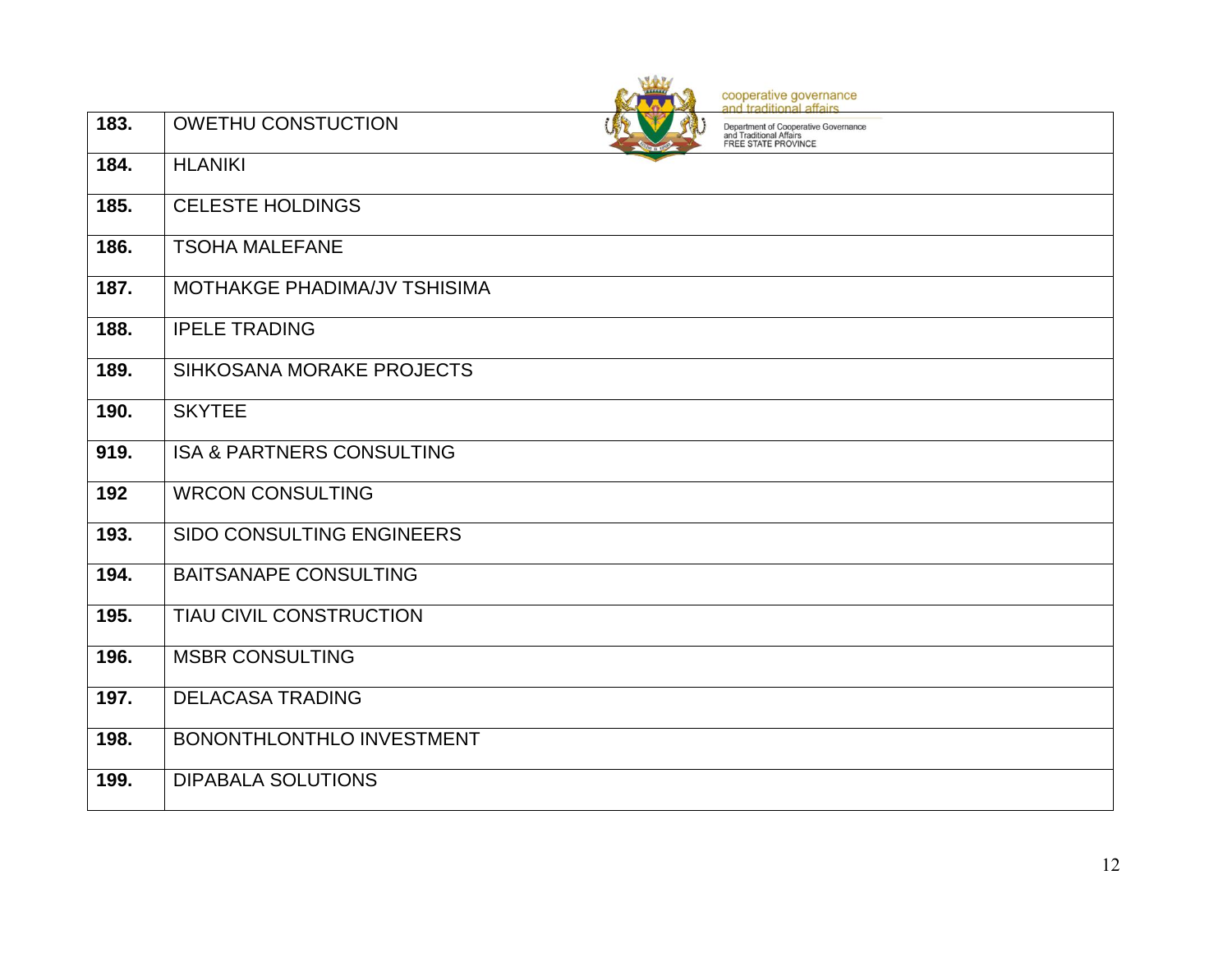cooperative governance<br>and traditional affairs

| Department of Cooperative Governance<br>and Traditional Affairs<br><b>FREE STATE PROVINCE</b> |  |
|-----------------------------------------------------------------------------------------------|--|

| $\overline{200}$ . | THE JOIN CIVIL                               | Department of Cooperative Governance<br>and Traditional Affairs<br><b>FREE STATE PROVINCE</b> |
|--------------------|----------------------------------------------|-----------------------------------------------------------------------------------------------|
| 201.               | UKHUHLE PROJECT MANAGEMENT                   |                                                                                               |
| 202.               | <b>BVI ENGINEREERING MANAGEMENT</b>          |                                                                                               |
| 203.               | <b>AKHILE</b>                                |                                                                                               |
| 204.               | <b>GREDO BUSINESS COLLEGE</b>                |                                                                                               |
| 205.               | <b>KTRO CONSTRUCTION</b>                     |                                                                                               |
| 206.               | BEYOND 2020 GROUP AT COMPANIES               |                                                                                               |
| 207.               | <b>AZANAP</b>                                |                                                                                               |
| 208.               | <b>KGOMAHALO TRADING</b>                     |                                                                                               |
| 209.               | LELE AND TSHIDI CONSTRUCTION                 |                                                                                               |
| 210.               | <b>BLACK RICE CONSULTING</b>                 |                                                                                               |
| 211.               | <b>TGAZZI CONSTRUCTION</b>                   |                                                                                               |
| 212.               | <b>VIRTUALIZE</b>                            |                                                                                               |
| 213.               | MUBESKO AFRICA MUNICIPAL BUSINESS SPECIALIST |                                                                                               |
| 214.               | <b>RCA &amp; COMPANY INC</b>                 |                                                                                               |
| 215.               | MNA CONSULTING T/A TKR CONSULTING            |                                                                                               |
| 216.               | <b>PRO AFRICA ENGINEERING</b>                |                                                                                               |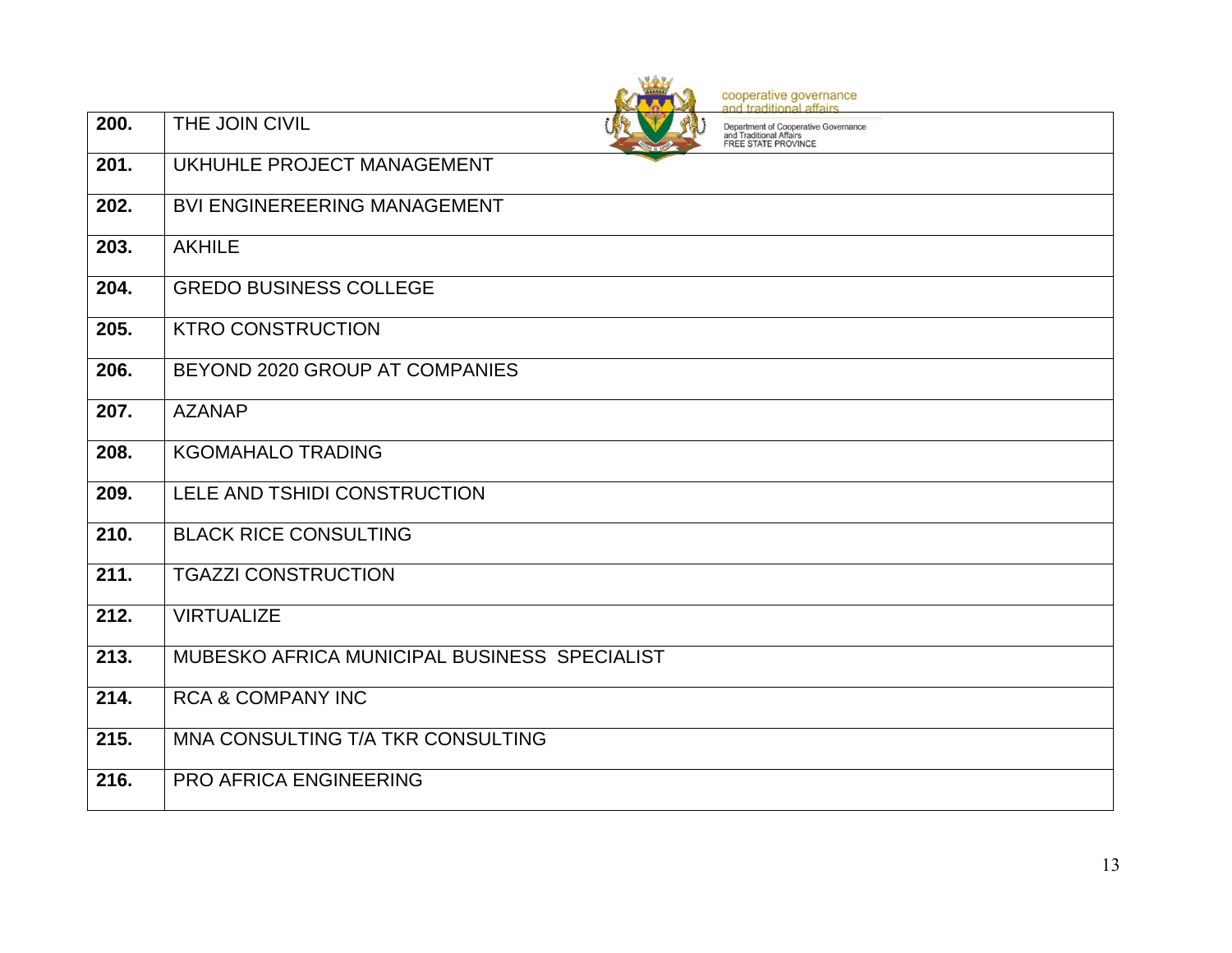|                    |                                             | cooperative governance<br>and traditional affairs                                             |
|--------------------|---------------------------------------------|-----------------------------------------------------------------------------------------------|
| 217.               | MAKHETHE CONSTRUCTION                       | Department of Cooperative Governance<br>and Traditional Affairs<br><b>FREE STATE PROVINCE</b> |
| 218.               | <b>SILVER STEAR TRADING 649</b>             |                                                                                               |
| 219                | <b>UNAJANE PTY LTD</b>                      |                                                                                               |
| 220                | AFRI-FUTURETECH                             |                                                                                               |
| $\overline{221}$ . | MOSIAC VALLEY TRADING AND PROJECTS          |                                                                                               |
| 222.               | PHIRIE CONSTRUCTION AND CIVILS              |                                                                                               |
| 223.               | <b>GLAD AFRICA PROJECTS</b>                 |                                                                                               |
| 224.               | <b>BIG 5 NEWLIFE BUILDINGS CONSTRUCTION</b> |                                                                                               |
| 225.               | <b>LESEDI TECHNICAL ENGINEERING</b>         |                                                                                               |
| 226.               | <b>BBR INVESTMENT HOLDINGS</b>              |                                                                                               |
| 227.               | SKOTANE DEVELOPMENT CONSULTANTS             |                                                                                               |
| 228.               | <b>EM SELATOLA HOLDINGS</b>                 |                                                                                               |
| 229                | MAMELLO TRADING 876 T/A KH PTY              |                                                                                               |
| 230.               | <b>SKY BATIMENT AND PROJECTS</b>            |                                                                                               |
| 231.               | MOLEMO CONSULTING ENGINEERING               |                                                                                               |
| 232.               | <b>HIGH LIFE HOLDINGS</b>                   |                                                                                               |
| 233.               | <b>MAKOMOTA INVESTMENT HOLDINGS</b>         |                                                                                               |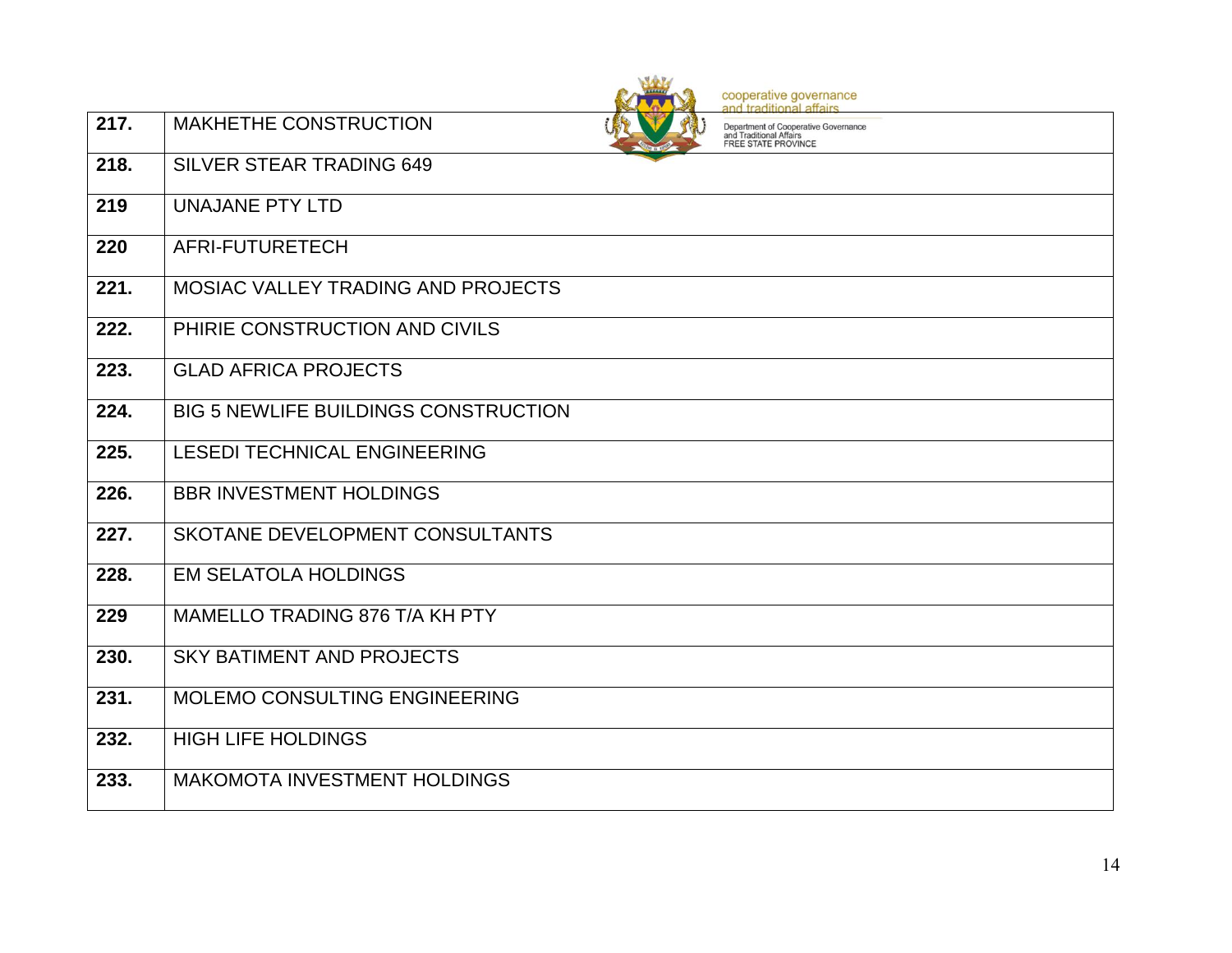|      | cooperative governance<br>and traditional affairs                                                                  |
|------|--------------------------------------------------------------------------------------------------------------------|
| 234. | <b>MOVING DOT</b><br>Department of Cooperative Governance<br>and Traditional Affairs<br><b>FREE STATE PROVINCE</b> |
| 235. | MEDIA WOMEN PROJECTS JV BAKGOTSI BA KOPANE TRADING                                                                 |
| 236. | <b>KOKETJI ENTERPRISES</b>                                                                                         |
| 237. | <b>ZMG CONSULTING</b>                                                                                              |
| 238. | <b>INKAZIMOLO CONSULTING</b>                                                                                       |
| 239. | ETON GROUP (PTY)LTD                                                                                                |
| 240. | <b>BOLENG TRADING</b>                                                                                              |
| 241. | <b>ALMA GROUP</b>                                                                                                  |
| 242. | <b>TYA GROUP</b>                                                                                                   |
| 243. | QALEHO CIVIL CONSTRUCTION                                                                                          |
| 244. | PROTECH ENGINEERING CONSULTANTS                                                                                    |
| 245. | <b>OMBENI CONSTRUCTION</b>                                                                                         |
| 246  | HARAMBE DUMZA TRADING                                                                                              |
| 247  | <b>JC VUCUUM SERVICES</b>                                                                                          |
| 248. | PK FINANCIAL TRADING                                                                                               |
| 249. | <b>BIG TWINS GENERAL TRADING</b>                                                                                   |
| 250. | <b>SAKWE PROJECTS</b>                                                                                              |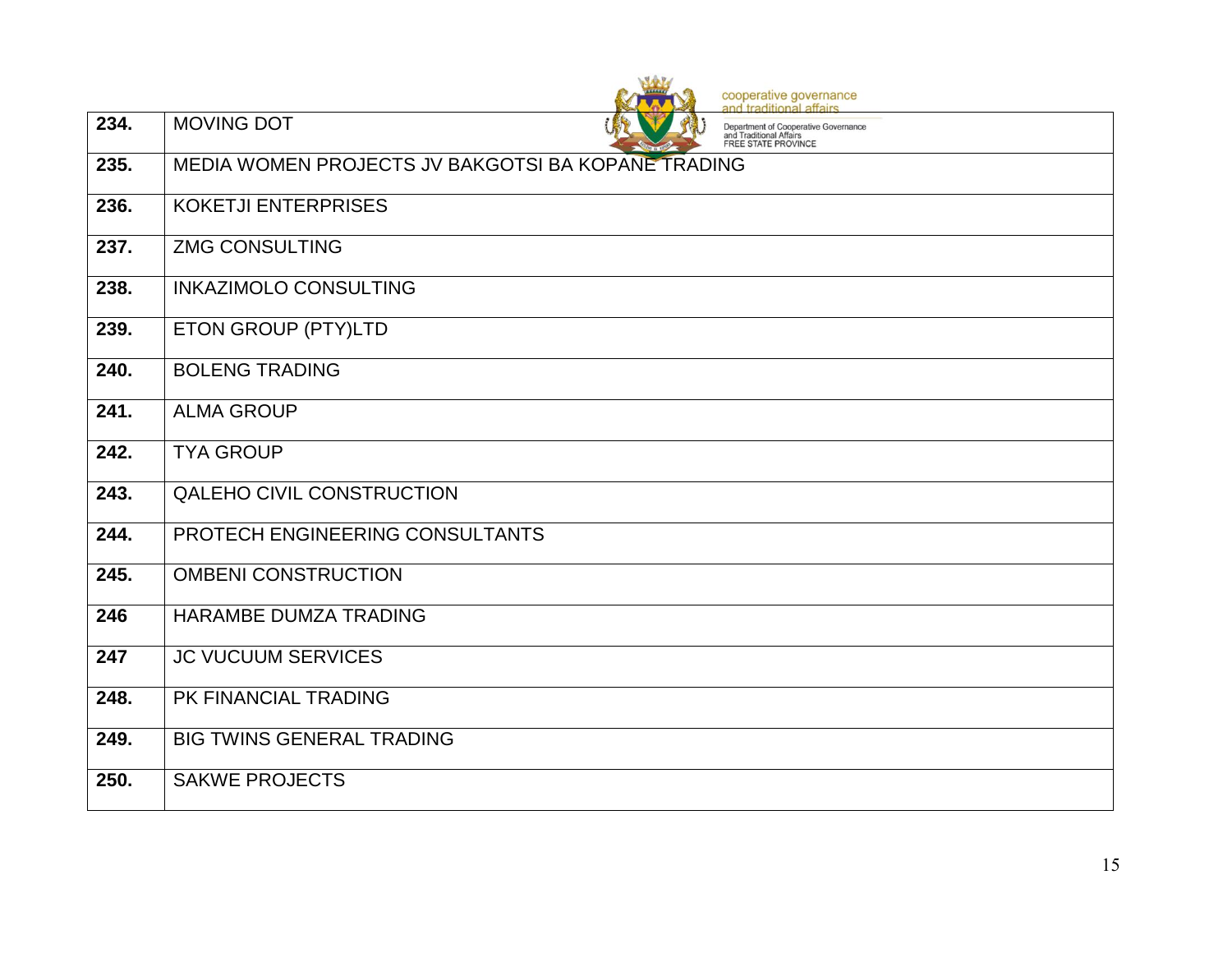|      | cooperative governance<br>and traditional affairs                                                                     |
|------|-----------------------------------------------------------------------------------------------------------------------|
| 251. | HT PELATONE PROJECTS<br>Department of Cooperative Governance<br>and Traditional Affairs<br><b>FREE STATE PROVINCE</b> |
| 252. | <b>ICE BURG GROUP</b>                                                                                                 |
| 253. | <b>REMBU CONSTRUCTION</b>                                                                                             |
| 254. | <b>EKENE INVESTMENT</b>                                                                                               |
| 255. | <b>BORICON</b>                                                                                                        |
| 256. | <b>FEAZALESH TRADING</b>                                                                                              |
| 257. | <b>KNA ACCOUNTANTS &amp; BUSINESS</b>                                                                                 |
| 258. | MISSION POINT CONSULTING                                                                                              |
| 259. | OKUHLE RAPID SOURCING SOLUTIONS & MAINTANANCE SERVICES                                                                |
| 260. | SITE 85 T/A FLUTEX                                                                                                    |
| 261. | <b>CANDILAILE 833</b>                                                                                                 |
| 262. | <b>PRO-TECH CONSTRUCTION</b>                                                                                          |
| 263. | <b>ENVIROMENTAL &amp; CONSTRUCTION PROJECTS</b>                                                                       |
| 264. | <b>MAPEYI ENTERPRISE 100</b>                                                                                          |
| 265. | <b>VODACOM</b>                                                                                                        |
| 266. | MPHATLATLALATSANE CIVIL & PROJECTS                                                                                    |
| 267. | PEDIGREE ENERGY SOLUTION                                                                                              |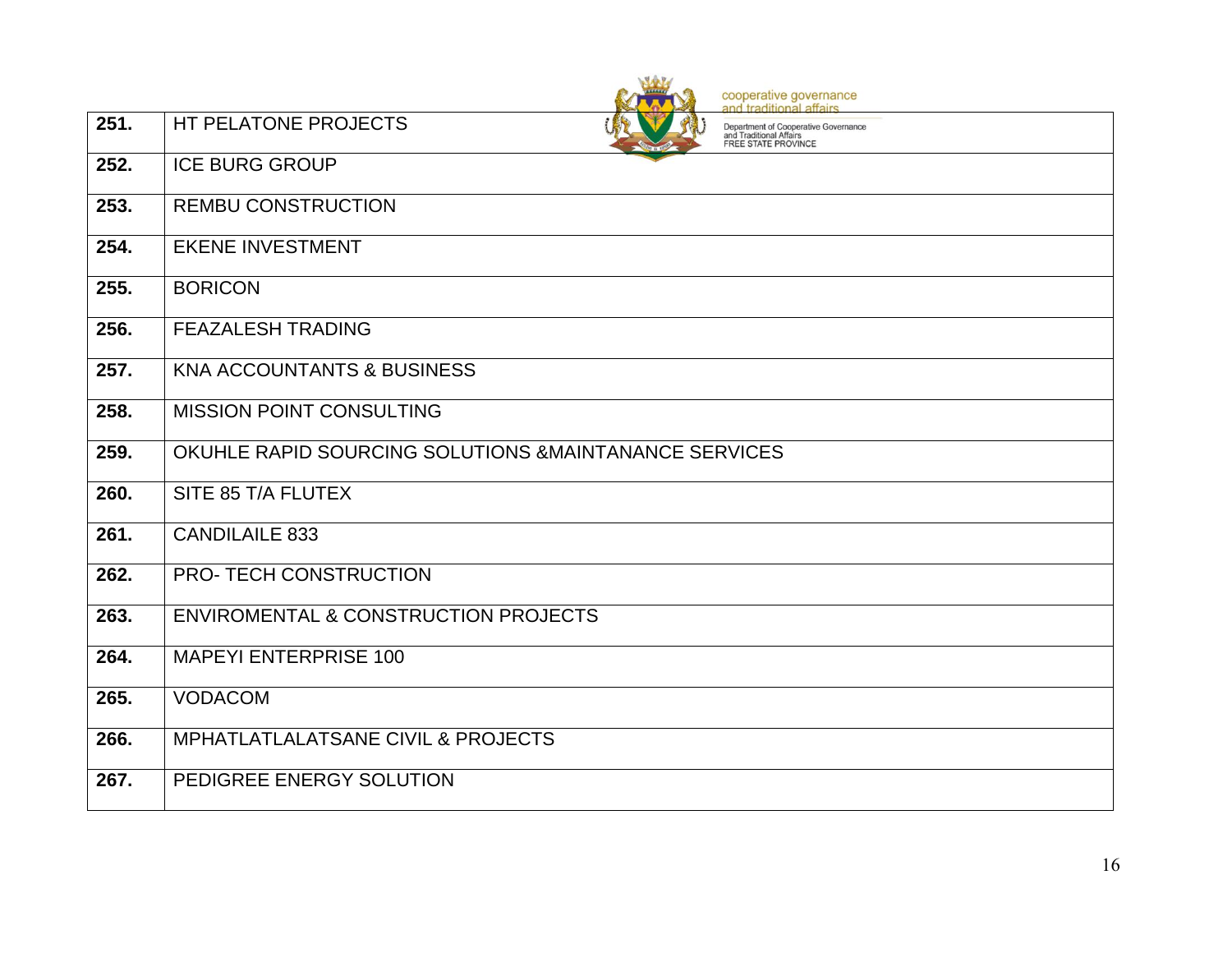|      | cooperative governance<br>and traditional affairs                                                                       |
|------|-------------------------------------------------------------------------------------------------------------------------|
| 268. | <b>MAGGIE POWER ENGINEERS</b><br>Department of Cooperative Governance<br>and Traditional Affairs<br>FREE STATE PROVINCE |
| 269. | BLUE BLOOD EQUITY JV WITH ENSLIN ACCOUNTANTS                                                                            |
| 270. | <b>TEBKHANIVESTMENT</b>                                                                                                 |
| 271. | <b>WEST RAND CONSULTING</b>                                                                                             |
| 272. | <b>ECA CONSULTING</b>                                                                                                   |
| 273. | <b>TDB AND AGENCY</b>                                                                                                   |
| 274. | 051 CORPORATION                                                                                                         |
| 275. | <b>RAL CORPORATION</b>                                                                                                  |
| 276. | <b>KGOSIHADI TRADING</b>                                                                                                |
| 277. | UNCOMMON FAVOR CONSULTING                                                                                               |
| 278. | <b>THUSANI BELEGGINGS</b>                                                                                               |
| 279. | <b>COALITION TRADING</b>                                                                                                |
| 280. | <b>JALAPEO CONSTRACTION</b>                                                                                             |
| 281. | <b>BUSH TELEGRAM</b>                                                                                                    |
| 282. | <b>SA CAMPUS</b>                                                                                                        |
| 283. | <b>RETHA- MOSA BUSINESS ENTERPRISE</b>                                                                                  |
| 284. | RAMOTHELLO ATTONEYS                                                                                                     |

orthical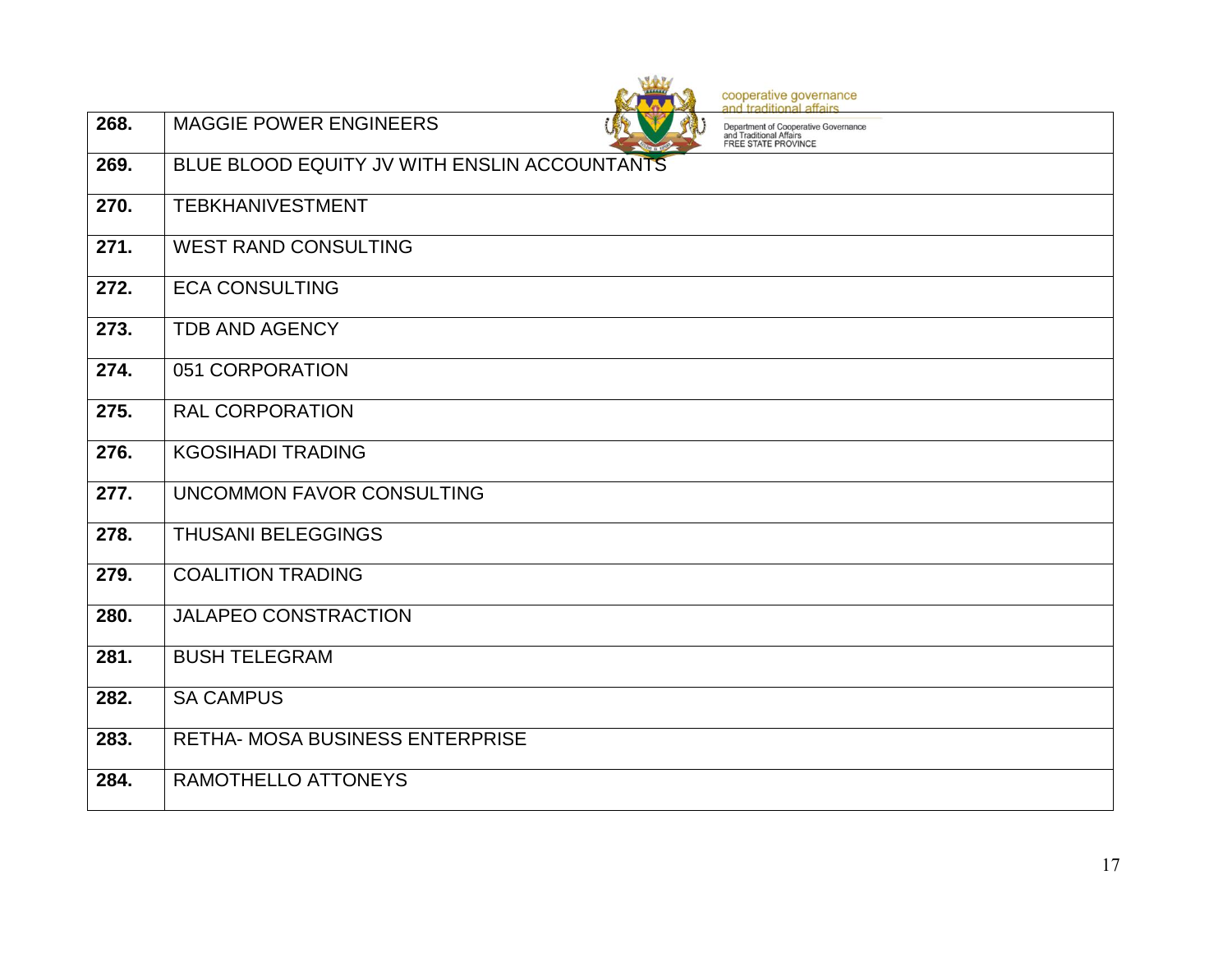|      | cooperative governance<br>and traditional affairs                                                                 |
|------|-------------------------------------------------------------------------------------------------------------------|
| 285. | PEYPER FOERNSICS<br>Department of Cooperative Governance<br>and Traditional Affairs<br><b>FREE STATE PROVINCE</b> |
| 286  | <b>LIM CONSULTING</b>                                                                                             |
| 287  | <b>MURANGAPHANTHA PROJECTS</b>                                                                                    |
| 288. | <b>MANCO MILANO PTY</b>                                                                                           |
| 289. | DK ENT AND CONSTRUCTION                                                                                           |
| 290. | KOPAX CONSULTING T/A KOPAX CHATERED ACCOUNTANTS                                                                   |
| 291. | M CHONGO CONSULTING AND PROJECTS                                                                                  |
| 292. | RAMATSHILA MUGERI ATTONEYS                                                                                        |
| 293. | <b>PULSE CIVIL WORKS</b>                                                                                          |
| 294. | KDC CENTER FOR SKILLS DEVELOPMENT AND TRAINING                                                                    |
| 295. | <b>MBILENI TRADING JV MHLAMBE</b>                                                                                 |
| 296. | <b>BERAKHAH TRADING</b>                                                                                           |
| 297. | ZWELIBANZI NGQUGU INCORPORATED                                                                                    |
| 298. | <b>SINKA CLEANING &amp; PROJECTS</b>                                                                              |
| 299. | <b>MATHAFANA HOLDINGS</b>                                                                                         |
| 300. | METHOOKO TRADING JV MINATLELA MULTI TRADE                                                                         |
| 301. | <b>PROPER CONSULTING</b>                                                                                          |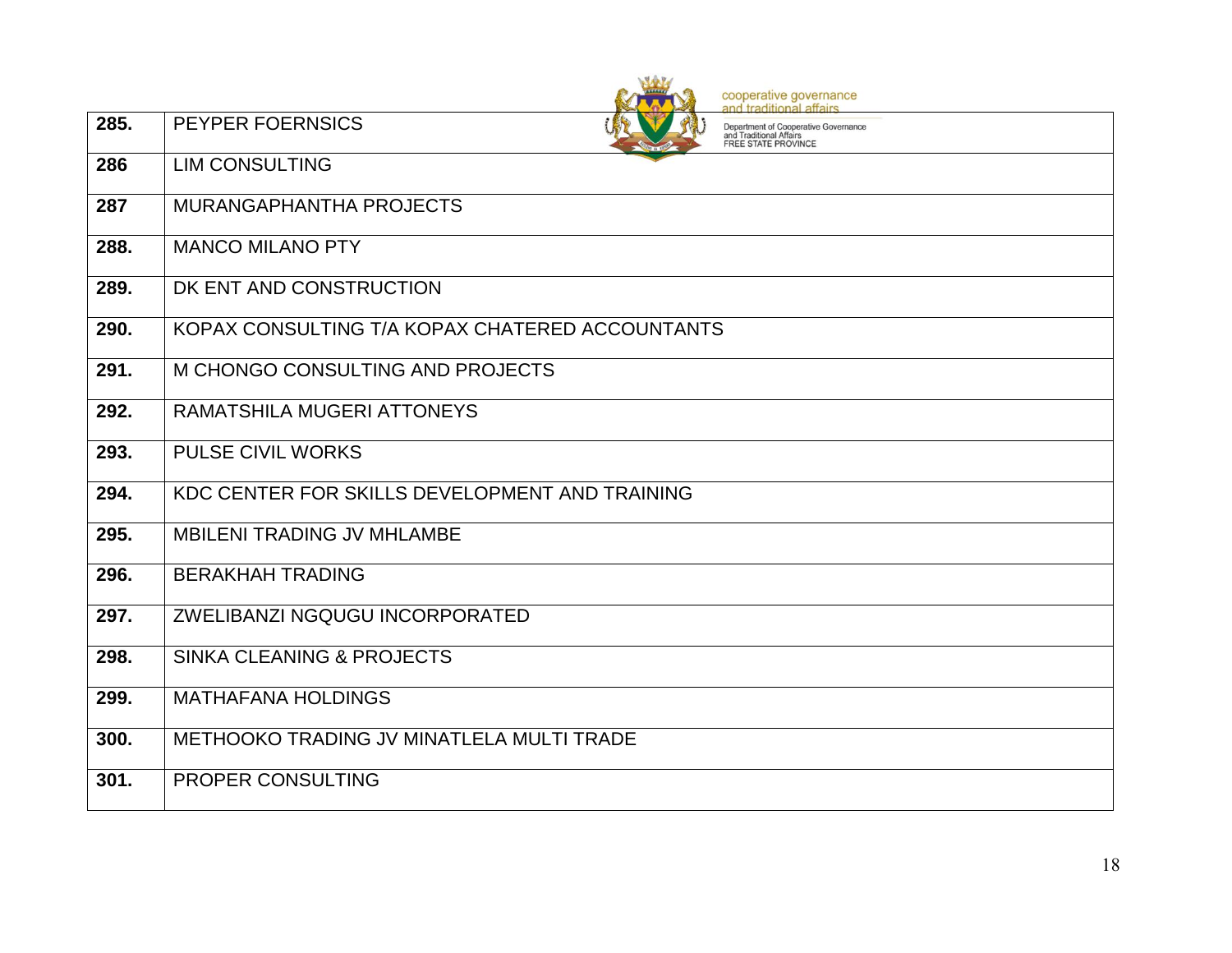|                    | cooperative governance<br>and traditional affairs                                                                            |
|--------------------|------------------------------------------------------------------------------------------------------------------------------|
| 302.               | <b>KGABAIKHUTSE TRADING</b><br>Department of Cooperative Governance<br>and Traditional Affairs<br><b>FREE STATE PROVINCE</b> |
| 303.               | <b>ORANGE APPLE TRUST</b>                                                                                                    |
| 304.               | <b>ATLEHANG BASADI</b>                                                                                                       |
| 305.               | <b>KAGI PROPETIES</b>                                                                                                        |
| 306.               | <b>MPS CONSULTING</b>                                                                                                        |
| 307.               | AGT WATER AND SANITATION                                                                                                     |
| 308.               | <b>MOHAU AND SONS</b>                                                                                                        |
| 309.               | LETHUKUTHULE DEVELOPMENT                                                                                                     |
| 310.               | HA RE EMELLENG BASADI TRADING SERVICE                                                                                        |
| 311                | <b>DITSOPH HOLDINGS</b>                                                                                                      |
| $\overline{3}12.$  | <b>KETSIE SUPPLY</b>                                                                                                         |
| $\overline{3}$ 13. | <b>JEDIDIM MST</b>                                                                                                           |
| $\overline{314}$ . | <b>STUDIO CONSTRUCTION</b>                                                                                                   |
| 315.               | <b>RCS RAUBEX</b>                                                                                                            |
| 316                | <b>KHULE DKS AFRICA</b>                                                                                                      |
| $\overline{3}17.$  | AFRICAN ENGINEERING & CONSTRUCTION SOLUTIONS                                                                                 |
| 318.               | <b>GLAMARO PROPRIETARARY LIMITED</b>                                                                                         |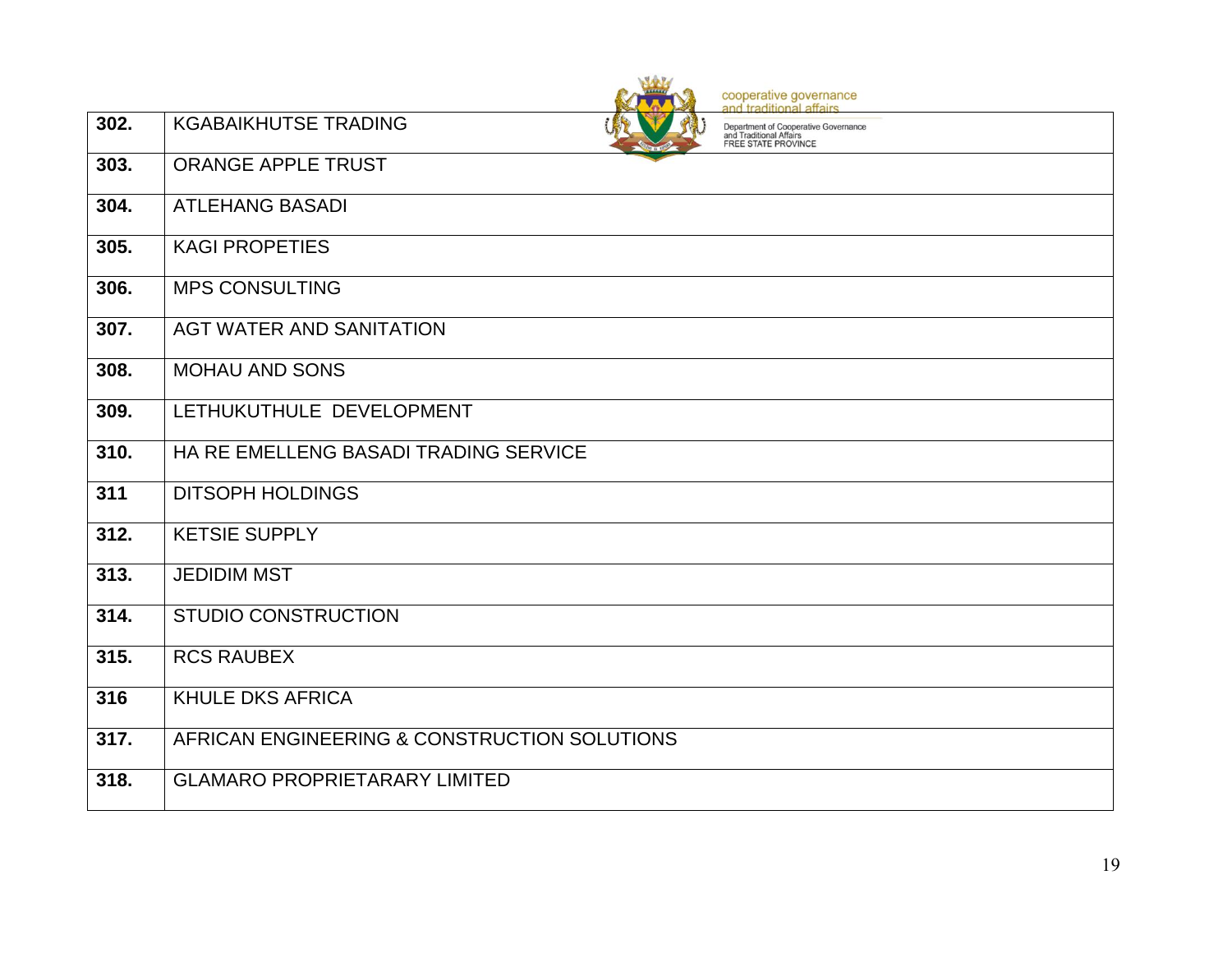**319.** SOHLANGANA TRADING 107 JV TABAKGOLO

cooperative governance<br>and traditional affairs

Department of Cooperative Governance<br>and Traditional Affairs<br>FREE STATE PROVINCE